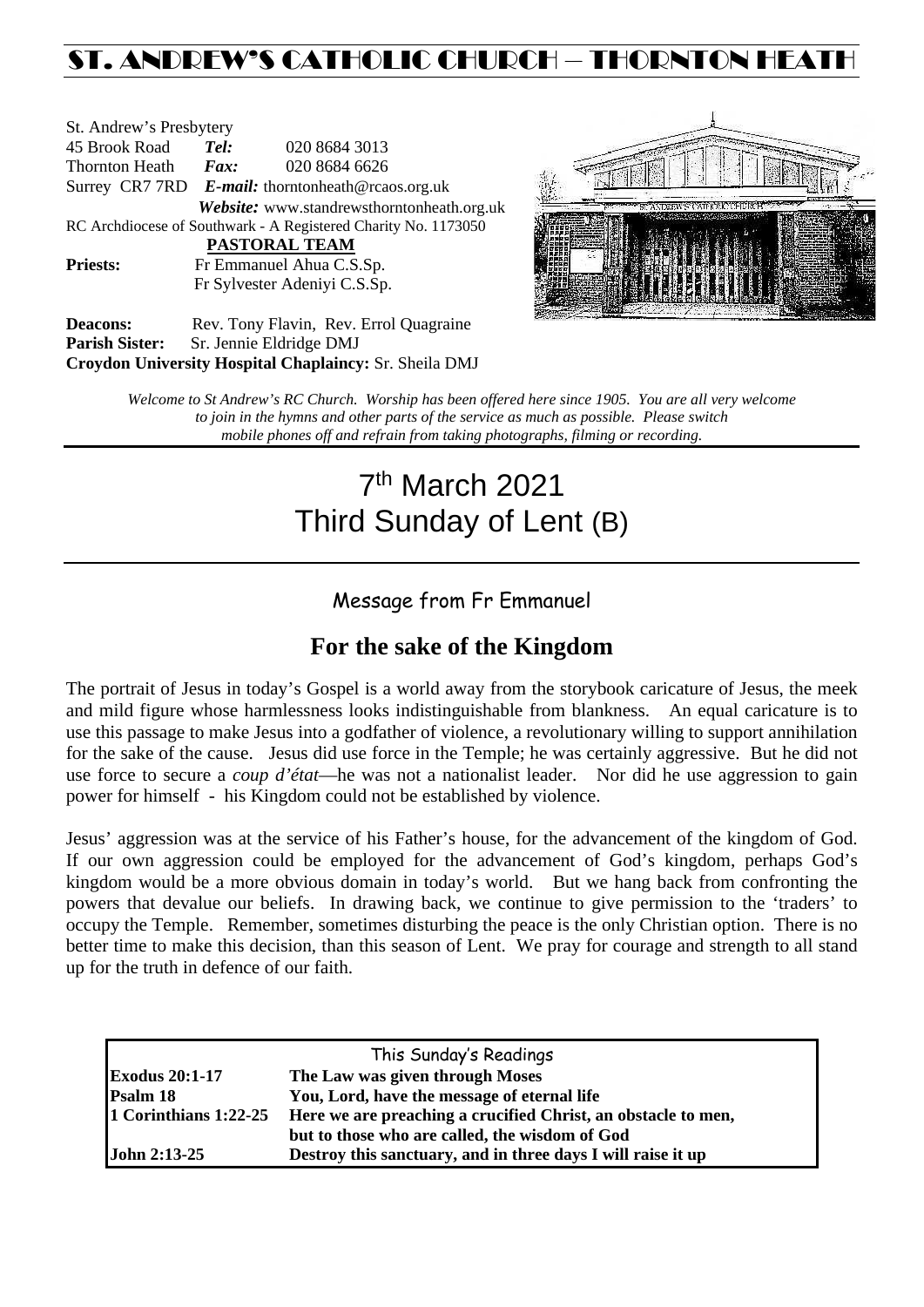# Diary for the Week

|                                  | $1011$ , $1011101$ |                                        |                                   |  |  |  |
|----------------------------------|--------------------|----------------------------------------|-----------------------------------|--|--|--|
| Sunday 7 <sup>th</sup> March     |                    | 6.00pm (Saturday) First Mass of Sunday | Paul Etuka RIP                    |  |  |  |
| $3^{rd}$ Sunday of Lent          | $9.30$ am          | <b>Mass</b>                            | Adrian Gladwin Freeman RIP        |  |  |  |
|                                  | 11.30am            | <b>Mass</b>                            | Helena Zajac RIP – One month      |  |  |  |
|                                  | 6.00 <sub>pm</sub> | Mass                                   | For the People of the Parish      |  |  |  |
| Monday 8 <sup>th</sup> March     | 7.30am             | <b>Mass</b>                            | Manolo Pacheco RIP                |  |  |  |
|                                  | 10.00am            | <b>Mass</b>                            |                                   |  |  |  |
| Tuesday 9 <sup>th</sup> March    | 7.30am             | <b>Mass</b>                            | Evelyn Hampshire RIP              |  |  |  |
|                                  | 10.00am            | Mass                                   |                                   |  |  |  |
| Wednesday 10 <sup>th</sup> March | $7.30$ am          | <b>Mass</b>                            | Beatrice Efedua RIP (JR)          |  |  |  |
|                                  | 10.00am            | <b>Mass</b>                            | <b>Sr Mary Martin RIP</b>         |  |  |  |
| <b>Thursday 11th March</b>       | 7.30am             | <b>Mass</b>                            | St Damien's Helpers' Families     |  |  |  |
|                                  | 10.00am            | <b>Mass</b>                            |                                   |  |  |  |
| Friday $12^{th}$ March           | $7.30$ am          | <b>Mass</b>                            | Fr Adolfo – sick                  |  |  |  |
|                                  | 10.00am            | <b>Mass</b>                            | Harry Sweeney RIP                 |  |  |  |
| Saturday 13 <sup>th</sup> March  | 9.30am             | <b>Mass</b>                            |                                   |  |  |  |
|                                  | $10.00 - 10.30$ am | <b>Confessions</b>                     |                                   |  |  |  |
|                                  | $5.00 - 5.30$ pm   | <b>Confessions</b>                     |                                   |  |  |  |
|                                  | 6.00 <sub>pm</sub> | <b>First Mass of Sunday</b>            | <b>Sr Mary Martin RIP</b>         |  |  |  |
| <b>Sunday 14th March</b>         | 9.30am             | <b>Mass</b>                            | Rose Callery RIP – A month's Mind |  |  |  |
| $4^{th}$ Sunday of Lent          | 11.30am            | <b>Mass</b>                            |                                   |  |  |  |
| Mother's Day                     | 6.00 <sub>pm</sub> | <b>Mass</b>                            | For the People of the Parish      |  |  |  |

Church cleaners: this week: Fifi's Group, next week: Sancho's Dusters

# St. Andrew's Parish Notices

# **FAMILY FAST DAY – THANK YOU**

Thank you so much. Your generous gifts will help people like Hagos in Ethiopia, struggling to cope in an increasingly hotter and drier climate. Hagos and his family nearly starved due to drought, but thanks to our Church family and support like yours, we provided him with solar powered water pumps. Hagos and his neighbours now have flowing water to cultivate their land. Remember it's not too late to give to our Lent appeal, cafod.org.uk/lent. Thank you for your continued support.

# **LIVE STREAMING EQUIPMENT FOR ST ANDREW'S**

The live streaming will be installed in a couple of weeks time. We are very much looking forward to sharing the love of Christ through live streaming Holy Mass from St Andrew's. At the moment, we will only be live streaming Holy Masses at the weekend. Please spread the word to your families and friends to enable everyone the opportunity to view Mass online during this lockdown period.

We very much hope many of our parishioners will be joining us one way or another to celebrate Mass together and I look forward to receiving your feedback (positive I hope!).

Thank you to everyone who have already donated and if you still wish to contribute towards this project, you can still do so or speak with me directly. Thank you all very much Fr Emmanuel.

#### **LENT 2021 Stations of the Cross**

Please join us on Wednesdays 10.30am and Friday evenings at 8.00pm.

Please join us for our Parish Penitential Service on Monday 29<sup>th</sup> March at 7.00pm. This is a great way to prepare for Easter so please do come along.